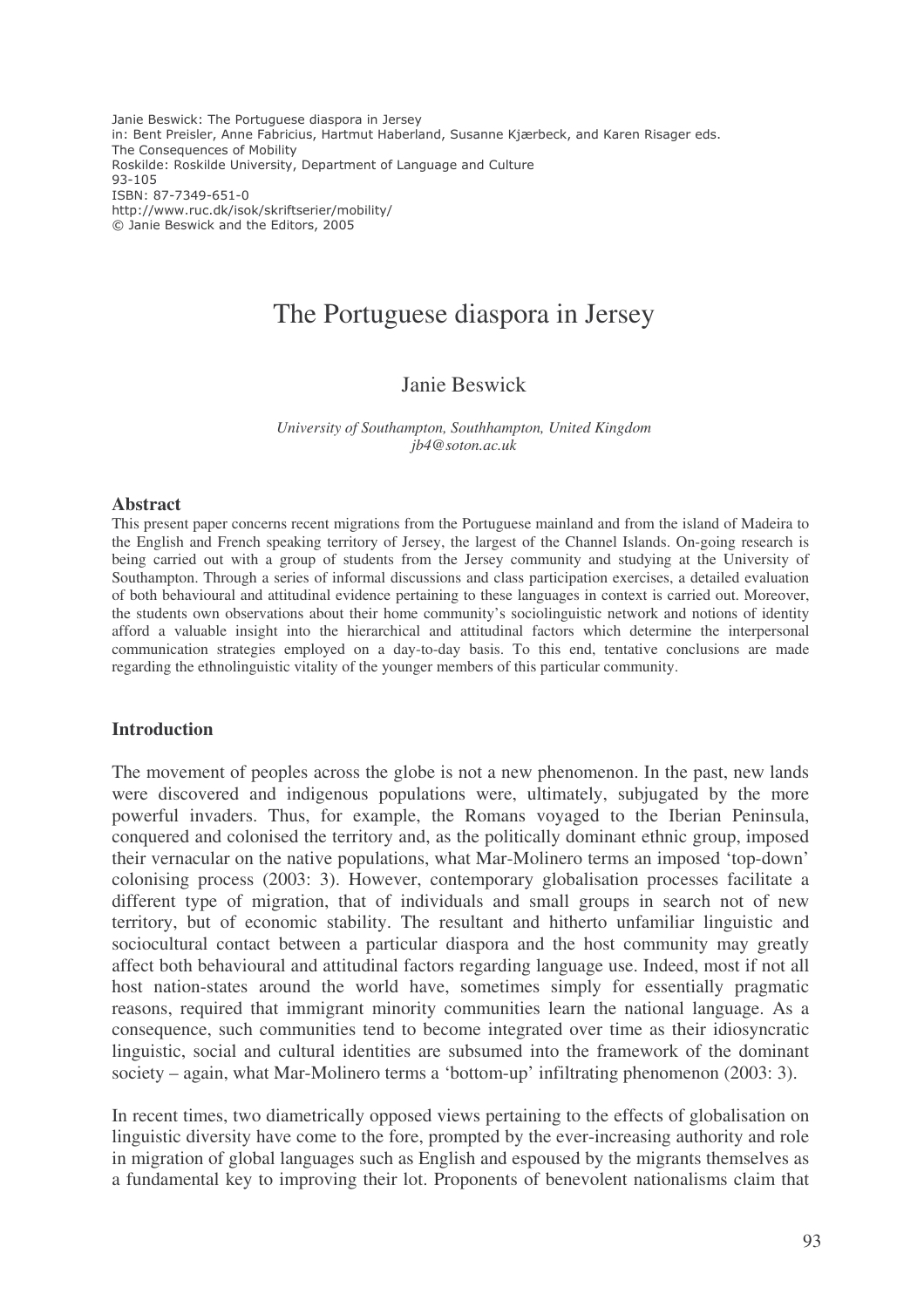such integration processes eradicate ethnic division and the marginalisation of minority groups by the dominant community, whereas antiassimilationists argue that the loss of linguistic and cultural diversity has a profoundly negative effect on the minority community and its perception of ethnicity. <sup>1</sup> Both opinions are eminently valid, but it can be somewhat counter-productive to generalise in this way about the effects of integration and segregation processes. Before the emergence of a transnational perspective, the study of immigration tended to assume that by consciously breaking their ties with their *madre patria,* all migrants committed themselves to being acculturated and assimilated into the new society.<sup>2</sup> Nevertheless, recent research tends to demonstrate that such migrants can maintain longlasting ties with their homelands, and consequently, they 'carry' an internalised identity with them, one that is rooted in their ethnic, cultural and social background. This identity then, may transcend the national boundary, and resurface, sometimes years later, as the catalyst for the resurgence of a collective ethnic loyalty, such as that which has happened to a large extent with US Latinos. Fox points out that a sense of community, of sharing values, speech patterns and customs is the overriding factor in the self-conceptualisation of such identities (1996: 2-3). Thus, identity is a fluid concept, shaped by circumstance. So although the Latinos in the USA may not share a common origin, their quest is bound by a common language and tradition. Thus, by enacting a consensual change in attitude, they are able forge a new, collective identity to which they demonstrate affiliation.<sup>3</sup>

Fairly long-standing communities may already be reasonably well integrated into the host society. Consider for example the Poles in the UK. The very fact that the host society does not marginalise or discriminate against them (ostensibly at the very least) affords them the opportunity to express and reinforce their identity, without fear of reprisal, by the use of their mother tongue.<sup>4</sup> Such communities underline Hidalgo's important point that bilingual, bicultural groups tend to result from such contact situations, and that, on the one hand, failure to adjust to the majority culture together with a sense of rejection by its members, and on the other hand, rapid assimilation to the host culture concurrent with an abandonment of idiosyncratic traits - including language – are the two extremes (2001: 61-62).

## **Portuguese Migratory Patterns**

One particular transnational migration of the twentieth century afforded little consideration until now is that which occurred in the mid twentieth century from the Portuguese island of Madeira to the English and French speaking territory of Jersey. The present paper will present the results of an initial piece of research recently carried out with a group of students at the University of Southampton, all of whom are from the Jersey Portuguese-speaking community, whose mother tongue is Portuguese but who are all competent English speakers and are reading for degrees in language studies.

Portuguese is the official language of over 200 million people globally.<sup>5</sup> However, it is also spoken by a large number of disparate communities around the world in countries where

<sup>&</sup>lt;sup>1</sup> For a further discussion, see Beswick (forthcoming) and in particular, the University of Warwick's working papers on globalisation at http://www.warwick.ac.uk/fac/soc/CSGR/index.html.

<sup>2</sup> See for example Levitt (2000).

 $3$  Anderson famously terms such groups 'imagined communities' (1991: 5-6).

<sup>4</sup> However, see in particular, the article on the Polish community by Muir in *Multilingualism in the British Isles* (1991: 143-156.)

<sup>5</sup> The most up-to-date population statistics are to be found on the CIA website entitled the World Factbook 2002, at www.cia.gov/cia/publications/factbook/index.html. Current figures for Portuguese-speaking nations are: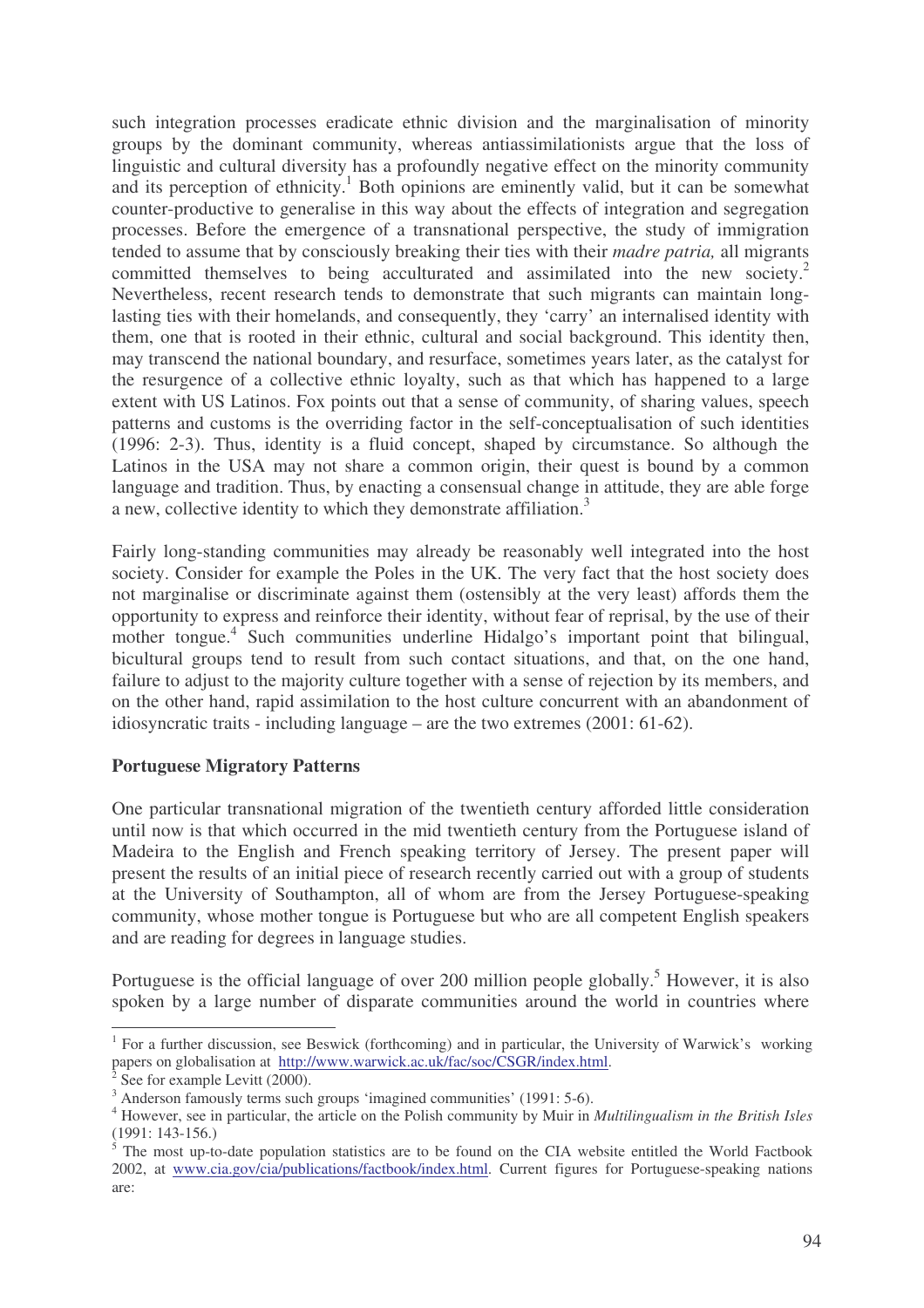Portugal is not officially recognised, hence official statistics do not take these communities into account. One such community is that of Jersey.

The traditional migratory pattern associated with Portugal has long been one of movement away from Portugal and towards other countries, rather than from overseas to Portugal. Portugal was once the head of a great Empire, famed for its affinity with the sea and its territorial discoveries of the fifteenth and sixteenth centuries. Thus began the deep-seated and long-standing custom, motivated in the first instance by colonial aspirations, of emigration away from the homeland to the new territorial possessions of the Empire. However, in more recent times, these migratory patterns have been prompted more by economic rather than political factors. During the nineteenth century and indeed, until the beginning of the 1960s, this emigration was predominately to Brazil and other Latin American countries (Rocha-Trindade 1985: 20; López Trigal 2001: 344), although emigration to the USA also began in the nineteenth century. Between 1950 and 1976, some 141,906 Portuguese emigrated to the USA, with some 103,408 going to Canada (Guerreiro 1981: 41).

For much of the twentieth century, the paternalistic, highly conservative Salazar/Caetano dictatorship succeeded in dragging the Portuguese economy backwards instead of encouraging it to develop, achieve its potential and even emulate that of other countries within western Europe. As a consequence, many Portuguese labourers, particularly those from the more rural areas, could not find work and had no choice but to go abroad. Initially, many went to France or Germany to work as itinerant agricultural labour. The majority were not granted work permits but they were able to earn enough so as to be able to send back most of their wages to their families in Portugal. Although the Portuguese regime never openly supported this exodus of the manual workforce, nor did they ever appear to condemn it. Indeed, Eaton goes so far as to claim that such exports of human labour were 'structural and symbolic' features of Portuguese society at that time (1999: 365). Moreover, by the early 1970s, it is estimated that the Portuguese economy was being shored up by the not inconsiderable £ 400 million a year external income. European emigration peaked during the final years of the Salazar/Caetano dictatorship. During the last decade, more than one million people - a tenth of the population - emigrated, and between 1970 and 1974 alone, between 610,000 - 630,000 nationals left the country both legally and clandestinely (Guerreiro 1981: 33; Eaton 1999: 365).

López Trigal summarises diverse data pertaining to the Portuguese within Europe (2001: 344-345). For example, data compiled by the *Instituto de Apoio à Emigração* estimate that 4.47 million Portuguese were resident outside Portugal in the mid-1990s, and France is ranked as having the highest number of Portuguese-speaking inhabitants in Europe, with over 400,000 having relocated there, both legally and illegally, between 1950 and 1976 alone. Moreover, Spain ranks fourth after Switzerland and Germany respectively, with the *Anuario de Migraciones* supplying the official figure of 38,316 Portuguese resident in Spain

| Portugal            | 10 million                         |
|---------------------|------------------------------------|
| <b>Brazil</b>       | 176 million                        |
| Mozambique          | 19.6 million                       |
| Angola              | 10.5 million                       |
| Guinea Bissau       | 1.2 million                        |
| East Timor          | 0.9 million                        |
| Cabo Verde          | 0.4 million                        |
| São Tomé & Príncipe | $0.16$ million                     |
|                     | $\sim$ $\sim$ $\sim$ $\sim$ $\sim$ |

There appear to be no official estimates for Goa, Damão, Diu (India), but Winn quotes the official population of Macau at 0.37 million (2000: 496).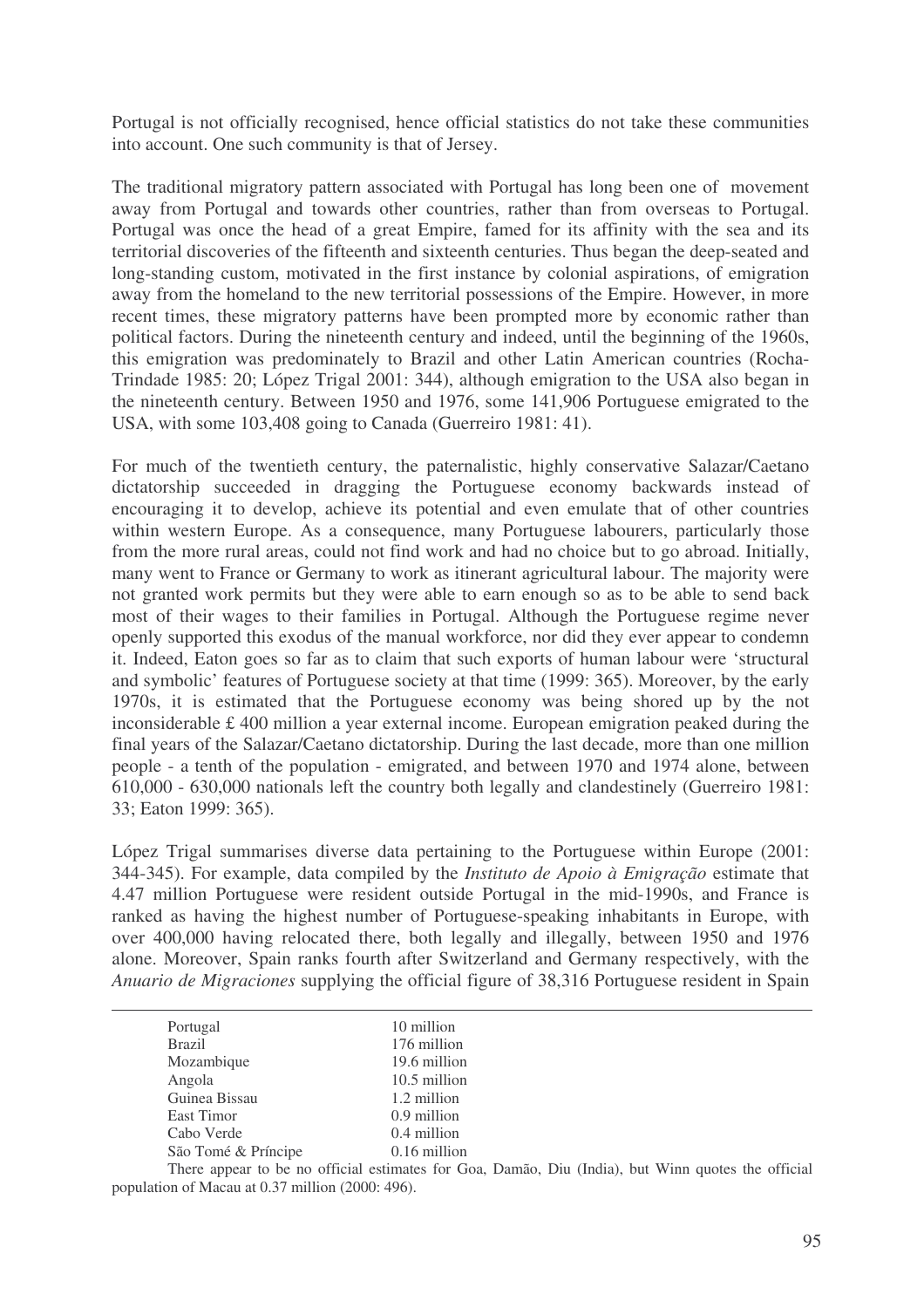in 1996. According to the 1992 Luxembourg census, well over 10% of the 399,000 inhabitants are of Portuguese origin and finally, further afield, there may be as many as 500,000 first-language Portuguese speakers resident in South Africa, mainly due to the exodus of Angolan and Mozambican nationals after the colonial wars of the 1970s (Winn 2000: 496).

Since the overthrow of the dictatorship in 1974, there has been a considerable drop in the total rate of Portuguese emigration, however figures differ widely. Guerreiro registers a huge reduction in both legal and clandestine emigration between 1973 and 1977 (-76%) (1981: 46) as does Eaton (1999: 365), based on Eurostat figures, for the period  $1986 - 1996$ .<sup>6</sup> This is partly due to more favourable living conditions at home and partly to the slowing down of opportunities abroad, especially in Germany and France where saturation point in the number of immigrant 'guest workers' who could be absorbed into their economies was reached by the early 1970s (Insight Team 1975: 68). As a consequence, perhaps as many as 300,000 *regressos* have returned to live in Portugal (Eaton 1999: 365). Simultaneously, there has been a radical change in migratory patterns within Portugal itself. Immigration has been consistently growing since the 1980s; between 1985 – 1995 for example, the foreign community in Portugal almost doubled in size (Eaton 1999: 366).

For the first emigrants to the USA, Canada and South America, leaving Portugal was felt to be definitive and the notion of geographical space paramount. As Hidalgo points out for the case of Mexican communities in the US, the significance of language and ethnicity within a diaspora tends to decrease in accordance with an increase in the distance from the country of origin of the speakers concerned (2001: 61). Moreover, their desire and attempts to build better lives for themselves and their families necessitated at the very least that they overlooked their Portuguese ethnic identity. In their conscious and concerted efforts to integrate with the host culture through acculturation and assimilation processes in order to adopt the host vernacular, social norms and customs they were required to abandon to a large extent their natives ones. On the other hand, in the twentieth century, as Europe started to open up to Portuguese emigration – and indeed, to emigration from other countries - an ostensibly different type of migrant appears to have emerged. European migrants had one overriding intention; to return home once they had amassed enough savings to be able to do so. Typically, tight-kit communities sprang up throughout Europe, where, in this case, the Portuguese could maintain a sense of community identity. Thus, they continued to interact in their native language, they established community organizations, social centres, shops, clubs etc. in order to avoid mixing with the host society.<sup>7</sup>

Initially, such European emigration patterns were in stark contrast to those witnessed in the Americas. <sup>8</sup> However, it would be somewhat foolish to imagine that these patterns have not be somewhat attenuated by the effects of globalisation, for changes in the notion of geographical space, that is, the greater proximity and accessibility to homelands offered by advances such as in transportation are transforming the relationship the immigrant has both with their host country and with their own sense of identity (Mar Molinero, forthcoming). Thus, Portuguese migrants in the USA and Canada can now visit Portugal and maintain

<sup>&</sup>lt;sup>6</sup> See Trigal for a comparison of the disparate estimates pertaining to Portuguese emigrants in Spain for the period 1986 – 1993 (2001: 344).

<sup>7</sup> See Birmingham for an excellent description of this type of Portuguese emigration (1999: 171-173) and once again, the excellent collection of papers on migrant communities within the UK entitled *Multilingualism in the British Isles* (1991).

<sup>&</sup>lt;sup>8</sup> See in this respect, Mayone Dias (1987).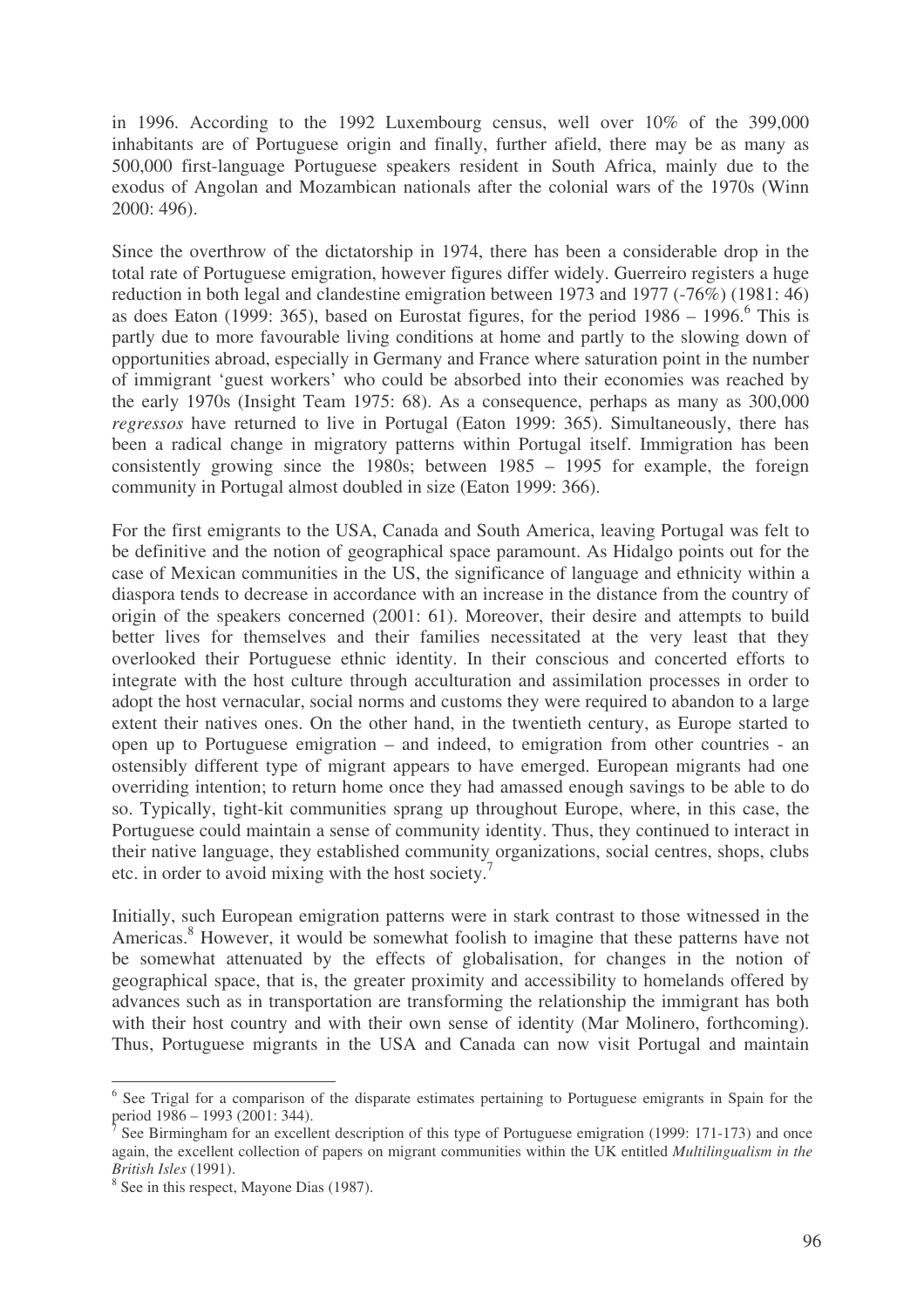contact with their roots and hence, with their 'other' identity even though reinforcement of these links may prevent total assimilation into the host community, at least for the older members of the group. Moreover, Portuguese emigrants such as those in France, continue to defend their language and culture through organizations and associations, but, since the initial return in the 1970s, may no longer feel the need to return to their roots. Rather, Portuguese diaspora in contemporary Europe are tending to settle within and integrate with the host community more than ever before (López Trigal 2001: 346). As far as the younger generations are concerned, it would appear that at least in the USA and Canada, many tend to reject the adult's attempts to maintain such contacts, social norms and identities.<sup>9</sup>

## **Recent Research**

A significant amount of research on immigration into Portugal has been carried out in the last twenty or so years, but studies on the extent of Portuguese migration globally are also fairly widely available.<sup>10</sup> Valuable work has recently been carried out on the largest Portuguese diasporic communities in Europe, such as the surveys by Andreas Klimt on the Portuguese diaspora in Germany (2000a; 2000b), and on Portuguese diaspora in the USA and in particular, Canada, such as Alpalhão and da Rosa (1983) in Quebec, Cummins (1991) on Portuguese-speaking children in Ontario, Canada and more recently, a collection of papers on communities in Canada as a whole edited by Teixeira and da Rosa (2000).

However, the degree to which research has been carried out on the vitality of Portuguesespeaking communities in the UK is in no way extensive. Although the Linguistic Minorities Project (1985) and Santarita and Martin-Jones' more contemporary research (1991) both examine Portuguese diaspora throughout the UK, only the latter give any mention, and a brief one at that, to emigration from Madeira to the Channel Islands. Instead, most work has been focused upon the far greater numbers who are from mainland Portugal and Brazil and, to a lesser extent, from the former Portuguese colonies in Africa.<sup>11</sup> Notwithstanding this and somewhat importantly for the aims of this paper, they state that in the late 1980s, there were about three thousand Madeirans resident in the Islands as a whole, plus a further five thousand seasonal workers with six month work permits (Santarita and Martin-Jones 1991: 230).

Similarly, research on the ethnic composition of the Channel Islands is also scant. Indeed, little has been written of any significance regarding the social or political history of the Islands since the mid  $1960s$ .<sup>12</sup> Even in the latest tourist guides, no mention is made of the Portuguese community and in academic publications on Portuguese migration, Portuguese emigration to the Islands is not discussed, if alluded to at all in the figures. This is perhaps somewhat understandable, given that emigration to the Islands from Madeira only began to any extent in the 1950s, although there is some debate as to when the first major influx occurred in Jersey. According to figures compiled by José Guerreiro, the then Secretary of State for Portuguese Emigration, between 1950–1976, some 104,769 people emigrated from Madeira (the total for Portugal as a whole was 1,325, 913) (1981: 40). Between 1965 and

<sup>&</sup>lt;sup>9</sup> See in this respect, Almeida 1(2000).

<sup>&</sup>lt;sup>10</sup> See Corkhill (1996), Engerman (1997), Baganha (1998), Eaton (1998, 1999) re immigration patterns; Rocha-Trindade (1982), Alpalhão and da Rosa (1983), Arroteia (1983), Ferreira (1984) on emigration.

<sup>&</sup>lt;sup>11</sup> For example, Lucia Winn's recent investigation focuses upon the Portuguese-speaking communities resident in London (2000: 495-505).

<sup>&</sup>lt;sup>12</sup> It would appear that the Channel Islands are somewhat out of fashion; apart from George Forty's recent books on the German occupation, there is little more contemporary than Hooke (1953) and Uttley (1966).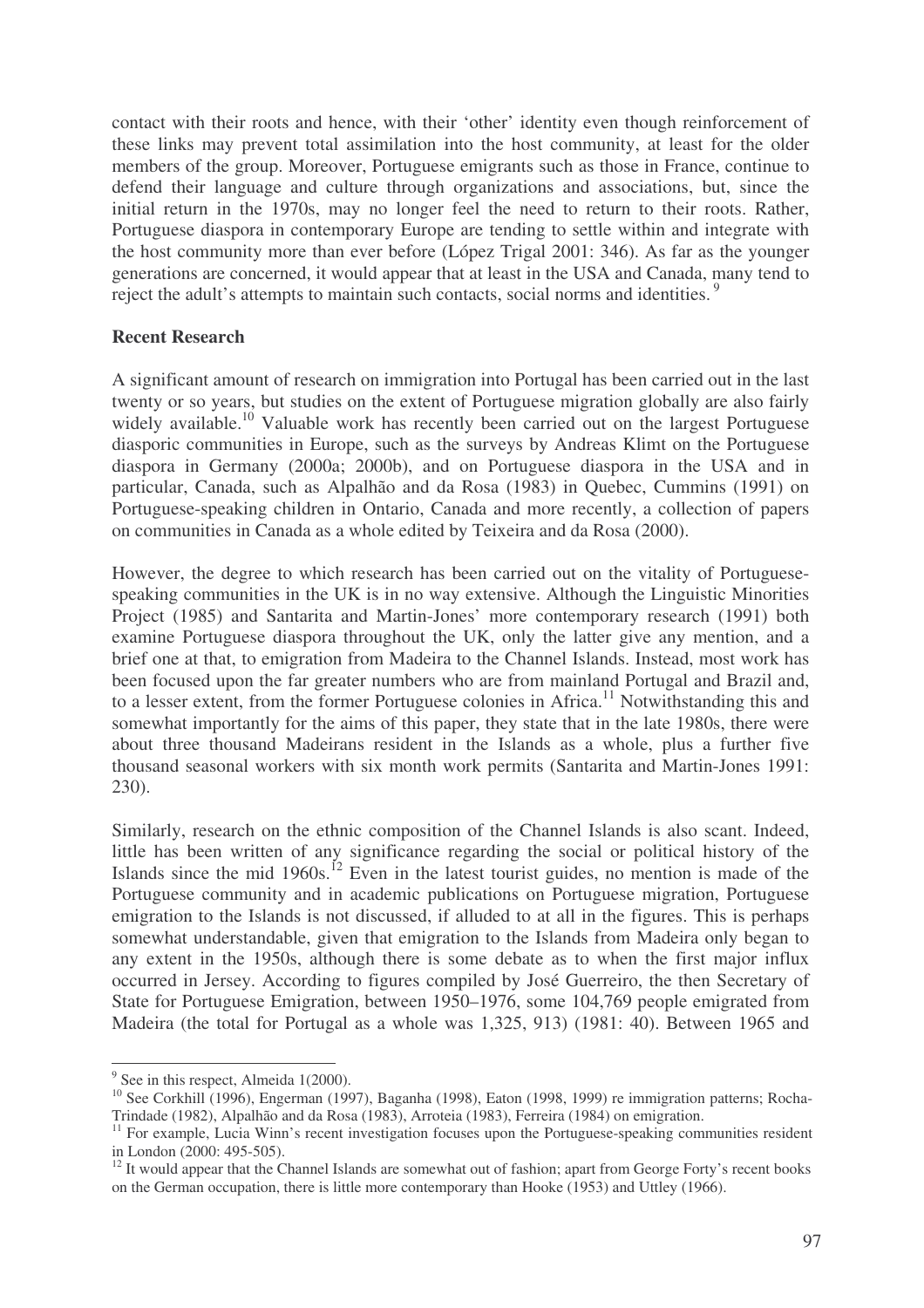1978, the majority of these emigrants went to Venezuela, but it is unclear how many of the 3,820 listed under 'other countries' ended up in some part of the UK and by definition, the Channel Islands.<sup>13</sup>

The period 1950–1959 appears to be the most important as far as emigration from Madeira is concerned (Guerreiro 1981: 47). By then, both the Madeiran and Azorean economies, based primarily on subsistence farming, were being stultified, and much of the workforce was living on the breadline. The Channel Islands too, have a long tradition of subsistence farming (the main crops being potatoes and tomatoes) and, albeit to a much lesser degree, fishing. From the end of the nineteenth century until just after the Second World War, Jersey in particular had relied on Breton (and to a lesser extent, Irish) seasonal labourers to work the land, and quite a number had become tenants of farms or even owners, buying property in the name of Jersey-born wives and children to overcome the restriction on alien ownership of land, which decrees that non-British born subject cannot hold real estate (Channel Islands Study Group 1944: 5).

In the post-war period, legal reform enabled Jersey's economy to undergo a huge growth period. As a result, more investment opportunities were created; in particular, the tourist industry, which had started to grow before the War, expanded rapidly. Indeed, the number of visitors to Jersey alone rose to above 500,000 in 1964 (Uttley 1966: 215). As a consequence of this boom period, Jersey needed yet again to strengthen its manual labour force, and this time it was the turn of the Madeirans. Most of the emigrants, as was typically the case in other parts of the world (Trigal 2001: 346), were unqualified and unskilled labourers from rural agricultural sectors, who arrived in Jersey to work in catering, hotels, hospitals, domestic work and the agricultural sector. Up until the early 1990s, they were only allowed in on six monthly renewable work permits, but the entry of Portugal into the EU in the late 1980s and its subsequent acquisition of full membership in 1992 has rendered their legal position with respect to employment law more tenable.

## **Portuguese Ethnolinguistic Vitality in Jersey**

In order to carry out my initial research into the Portuguese community living on Jersey, I elicited the aid of five of my students, all of whom have Portuguese as their mother tongue but who are, to one extent or another, competent English speakers. In my capacity as Convenor of Portuguese Studies they believed that I was interested in finding out about their backgrounds to see whether we could attract more of them to the University. As they are extremely aware of their status within Jersey itself, being used somewhat at guinea pigs in secondary school for the pilot scheme in Portuguese teaching, they were more than happy to share their experiences, thoughts and ideas about their community. Through the use of general debates and conversations, both within group seminars and individually over a coffee, we were able to have a series of frank and open informal discussions about oral and written proficiencies, linguistic group membership and attitudinal factors. However, the students' main observations about their home community's sociolinguistic network and notions of identity were also gleaned by self-reporting techniques, using a set of questions to elicit data which would afford an insight into the hierarchical and attitudinal factors which determine the interpersonal communication strategies employed.

<sup>&</sup>lt;sup>13</sup> According to the 1991 population census, officially there were 13,125 Portugal nationals in Greater London, however the figure may have been more like 50,000 throughout the UK: Winn calculates that in the 1990s there were at least 30,000 Portuguese first, second and third generation speakers in Greater London alone (2000: 496).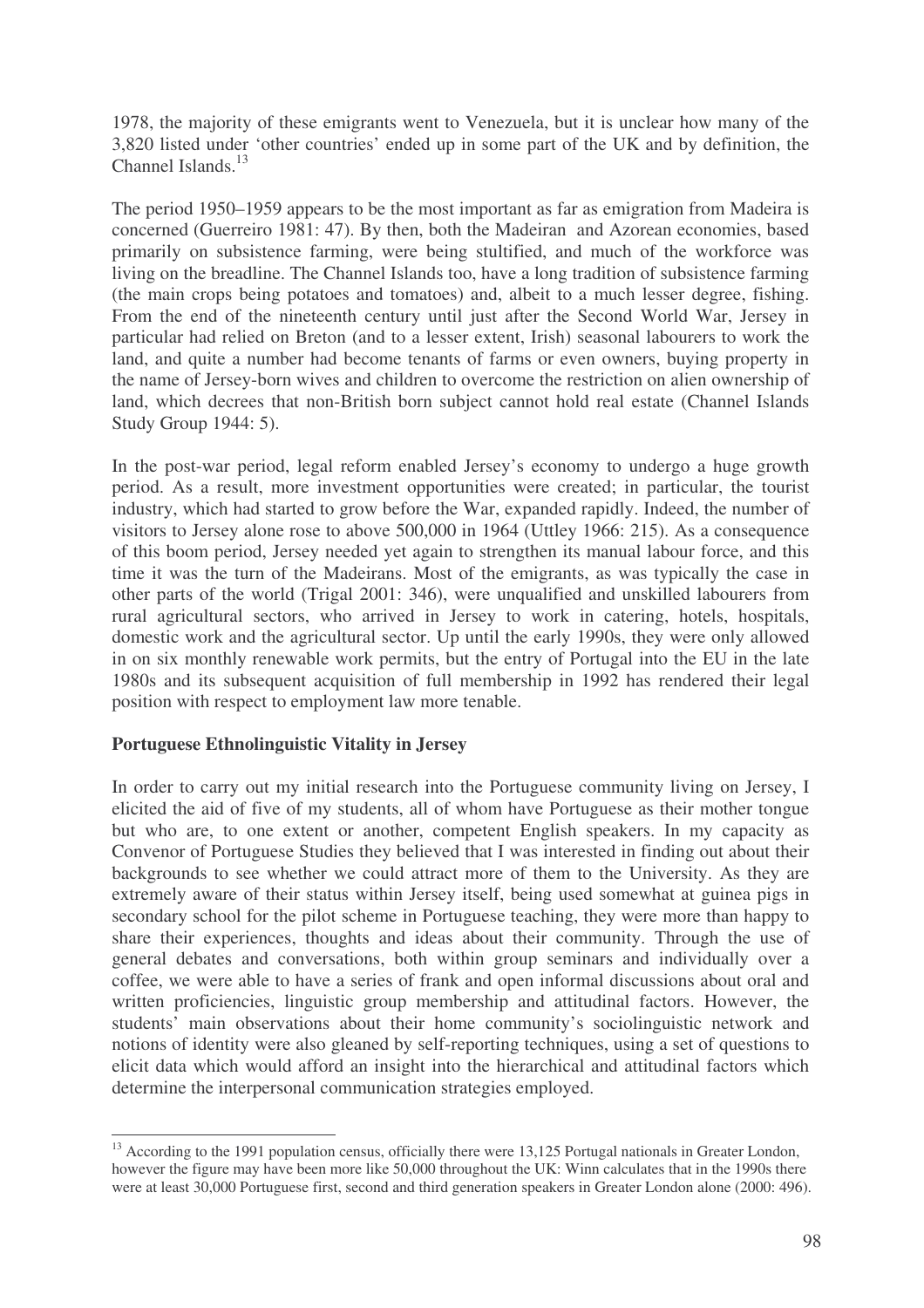In employing both self-reporting techniques and behavioural observations by the researcher, it was hoped that the present study would avoid the potential pitfalls inherent within either procedure. Thus, the students were offered the opportunity articulate the attitudes they wanted to profess as their own, such as the desire to hide or enhance their ethnic origins or even a exaggerate or deny their linguistic competence. These were then compared with performance features. 14

The following is a general summary of the results of this study. Whilst they are to no degree entirely categorical, they do appear to reinforce the premise that to a degree, identity is a fluid concept, that the sense of belonging to a particular ethnic group and the use of language as a way of expressing such membership may change, not only over time as Klimt has found in Germany (2000a: 259), but also according to other factors. This is verified by the differing responses offered by the students , which were to a large extent commensurate with their particular social circumstances, such as the place of birth, place of residence etc.. In every case, the parents of these students went to Jersey in search of economic stability. The Portuguese community established itself in an area of St Helier and the surrounding suburbs, continued to interact in their native language, and established community organizations, social centres, shops and clubs. However, whereas SR and JM were subsequently born there, and VB moved from mainland Portugal to Jersey with her parents at the age of six, SA and ST were born in Madeira and remained living there with relatives until the age of eleven. They then moved to Jersey to be with their parents who were already working there as, variously, tenant farmers, farm labourer, cleaner and shop assistant. Such distinctions in early home life are an important factor in the selection of group identity parameters, for the students appear to associate with their place of birth rather than with the nationality of their parents. For example, SA states, "I am Madeiran"; VB similarly claims she is Portuguese; whilst SR consciously selects a British identity and initially, totally rejects the notion that she could be considered anything else. These respondents then, appear to maintain deep-seated ties with their homelands when defined as their place of birth. Thus, their internalised identity appears to be rooted in the ethnic, cultural and social background fashioned in their formative childhood years. However, JM's responses present an extremely clear case of the fluidity of identity which can be shaped by particular circumstances, for he has recently applied, and received, Portuguese nationality. He claims that doing a degree in Portuguese and spending time in a strong Portuguese environment for a year (he was in Lisbon) have been the defining factors and the catalyst for his proud application for dual nationality.

Place of residence also appears to reinforce the idea of group identity. Both SA and ST's families live in farm property, within the geographical demarcation (according to their definitions) of the Portuguese community. As a consequence, all of their neighbours and most of their family friends are Portuguese. However, VB claims not to live within the Portuguese community, as her parents run a hotel away from the main towns. Finally, JM and SR have lived on Jersey all their lives surrounded by predominately "English" neighbours (SR). She then asserts that "there are some Portuguese families nearby", clearly differentiating between the two ethnic groups but not, at this point, associating unequivocally with either.

SR makes clearer declarations regarding the way she perceives her own identity when discussing the use of language as a potential reinforcer of ethnicity. For all the respondents, the language which shaped their early home life is Portuguese, however SR insists that

<sup>&</sup>lt;sup>14</sup> It has to be said that in very few cases, did it appear that the respondents were expressing anything less than their true feelings about the various components of the survey.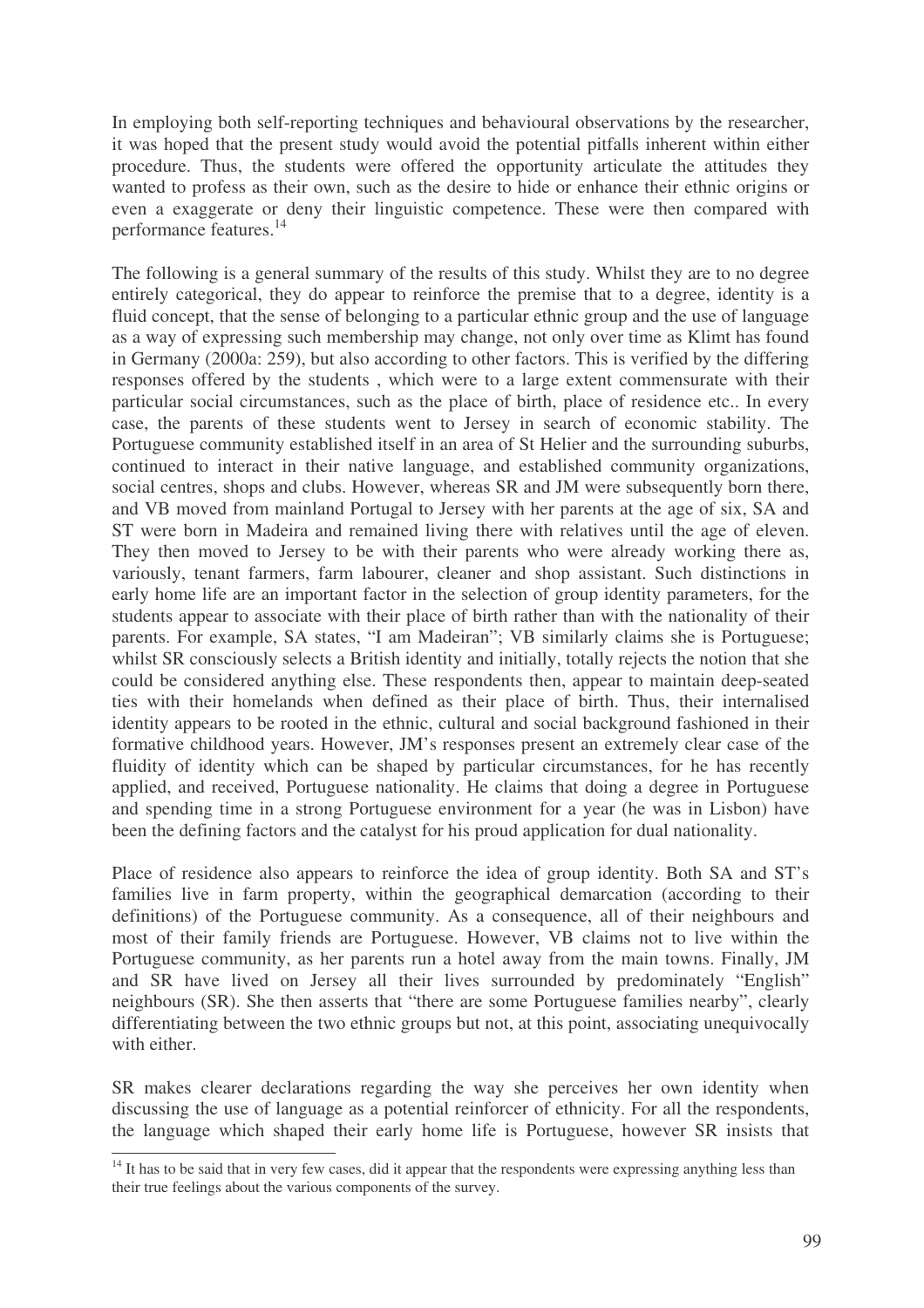although this is true, she went to a British nursery school and outside nursery hours, she was always looked after with a group of English children. As a consequence, she claims that from a very early age she already spoke English outside the home "better than I spoke Portuguese". Such assertions could be viewed as an attempt to disassociate herself from the Portuguese collective. Of all the respondents, SR in particular appears to be uncomfortable with the notion of Portuguese ethnicity. Even though she claims to now feeling passionate about being both British and Portuguese, she admits that this is partially to do with completing a degree in Portuguese and realising that she her multifaceted ethnic background is not a source of shame. Still, she admits she does not really feel either is her true nationality.<sup>15</sup>

The discourse of the other respondents is indicative of their perceptions regarding attitudes to, and uses of, Portuguese within the confines of their families and indeed, within the wider Portuguese community, as a clear reinforcer of identity. All the respondents state that their parents at the very least always use Portuguese with them, even if one of them inadvertently says something in English. Indeed, JM says that his father still does not understand much English. His mother insists that he never speaks English to Portuguese people; he quotes her as saying "Portuguese is your heritage - so use it". VB states that as she and her family are Portuguese, it would feel wrong to speak English with them. ST agrees, adding that as only Portuguese is spoken between family members, principally because her family do not speak English very well, English "doesn't sound right or natural". SA is even more vehement. She refuses to talk English to her family, adding that she hates talking English to other people in front of her parents and hides from them if an English-speaking friend phones her. She is extremely vociferous on this point, appraising the language behaviour of, and in particular, the use of English by Portuguese-speaking relatives as a betrayal or rejection of their ethnicity and quite clearly displaying strong ties with her internalised Madeiran identity.<sup>16</sup>

Within the wider Portuguese community, the respondent's use of language appears to correspond to a large extent with their intuitive needs to reinforce their alliance to a given ethnic group. Thus, patterns of usage range from Portuguese all the time, irrespective of the interlocutor's reply, to being dictated to by the interlocutor's selection of code, to a determined use of English unless the interlocutor insists on speaking Portuguese. Once again, the two Madeiran respondents were the most voluble regarding the behaviour of other members of the community who appear to reject their identity by rejecting the use of Portuguese in inter-group interactions.

As far as integration into and acculturation with the host society are concerned, all the respondents feel extremely comfortable in the presence of English speakers irrespective of their place of birth and attitudes towards their own notion of belonging. Moreover, there was a certain amount of consternation and awkwardness displayed regarding the mother tongue employed by and with their friends. The fact that most of their friends are native English speakers naturally implies that they speak with them, as SA asserts, "in their language". Yet,

<sup>&</sup>lt;sup>15</sup> A similar situation was encountered with the respondent María in previous research on code-switching phenomena in Galicia. See Beswick (1998: 63).

<sup>&</sup>lt;sup>16</sup> SA was extremely disparaging about an aunt who insisted on talking to her in English "even though she doesn't speak it fluently". Her aunt insists because she says Jersey is "an English Island" and that if people want to speak Portuguese then they should go back to Portugal – in fact, that would be good as "there are too many Portuguese here working in the shops". SA always replies to her aunt in Portuguese " which I know really does annoy her", adding that "some Portuguese feel like that, they have been on Jersey a few years and …so think that they **are** English … which is ridiculous". JM has a similar story to tell, claiming that this type of behaviour also annoys him.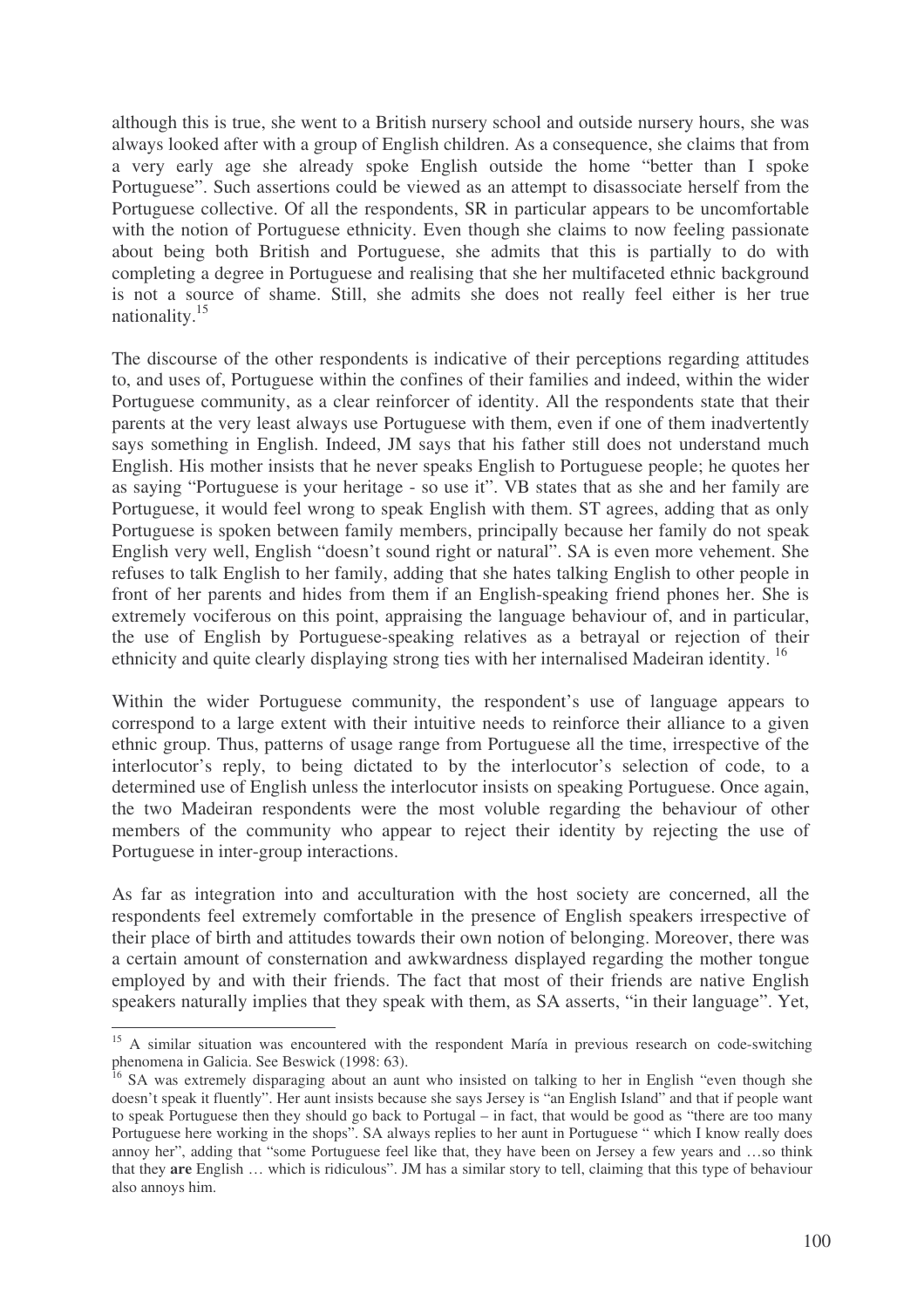the situation is more complicated with their Portuguese-speaking friends. SR and JM would tend to use English anyway, JM stating "once you speak in English, you can't go back" as justification of his selection of language and reinforcing the notion that English is the dominant language for these two respondents. For the others, issues such as interlocutor competence, language employed at the first encounter, and topic of the discourse also come into play. Although they tended to employ English within the school environment, all added that nowadays the situation is not as clear-cut. For example, when swapping pieces of gossip and general chitchat, they tend to use Portuguese, primarily as it feels more "natural", but also, in certain environments, so that the conversation can be private. However, when discussing classes, or events enacted originally in English, this is the code they would switch to. SA adds that when with a mixed group of friends, she will speak both languages if the Portuguese-speakers do not speak good English. ST claims linguistic and ethnic allegiance with her closest friends in that they are "in the same situation as me"; that is, native Portuguese speakers who have come to live in an English-speaking setting. Thus, she nearly always speaks Portuguese with them. However, all agreed that with their brothers, sisters and cousins who live in Jersey, English tends to predominate when they are not amongst other family members. The justification offered was that as they all attended a British schools and been taught in English, it would somehow be strange to talk to each other in Portuguese, but again, issues pertaining to the topic and domain of the discourse mean that the functional demarcation between the two languages in question is starting, at least in the younger generations, to be somewhat blurred at times.<sup>17</sup>

Finally, all admit to a degree of code- mixing when talking Portuguese, viewing it with negative connotations as sign of laziness or as a mistake when they cannot immediately think of the appropriate Portuguese word. For example, ST adds that she sometimes also mixes and switches between languages for emphasis as "some things sound better in one language than in the other", such as 'oh my God' and 'bless', even if she is talking to her parents.

<sup>&</sup>lt;sup>17</sup> In the latter part of the twentieth century, the Portuguese government adopted a policy of language maintenance to attend to the children of emigrants and migrant workers abroad (Winn 2000), paying their wages and providing educational literature to the schools in question. In order to evaluate the situation on Jersey, a letter requesting information regarding the provision and support, if any, for intra- or extra-curricula Portuguese classes for native speakers was sent to the ten secondary schools and further education colleges on Jersey**.** As elsewhere in the UK, Jersey has a certain amount of provision for the teaching of GCSE Portuguese to the children of Portuguese migrants. Moreover, there has been of late an increase in institutional support for the dissemination and promotion of Portuguese, and in conjunction with the Portuguese Consul, schools are now encouraged to offer a certain amount of language support to new arrivals from Portugal who may speak no English. Moreover, the respondents knew that news bulletins are broadcast once a day in Portuguese on the television.

Of the replies received (eight), five of the institutions do offer Portuguese classes in one form or another in the form of small adult education classes to non-native speakers such as members of staff, parents and some students, and run on an experimental voluntary basis by a non-native member of staff. In the three state schools offering GCSE Portuguese, the classes take place after regular school hours and outside the mainstream curriculum and are run by Portuguese native speakers and only offered to pupils with Portuguese backgrounds. One school has ten pupils sitting it this year; the other schools did not mention numbers although one adds that some 5% of their student population either are from Madeira or are second-generation Portuguese speakers. Finally, one school offers AS level Portuguese and also has an A level class, although at present there are few students.

These general findings would appear to correspond well with my respondents' experiences of studying Portuguese on Jersey. All had after school Portuguese classes once a week but these classes appear not to be as successful as would be hoped. Two expressed grave concerns regarding the teachers; SA was often criticised by them for having a Madeiran accent, and VB was totally demotivated and rarely turned up as she felt she wasn't learning anything, yet all managed to achieve high grades in the exam.

All also did A level Portuguese, and agreed that overall, it was more organised, particularly as the classes were intra curriculum.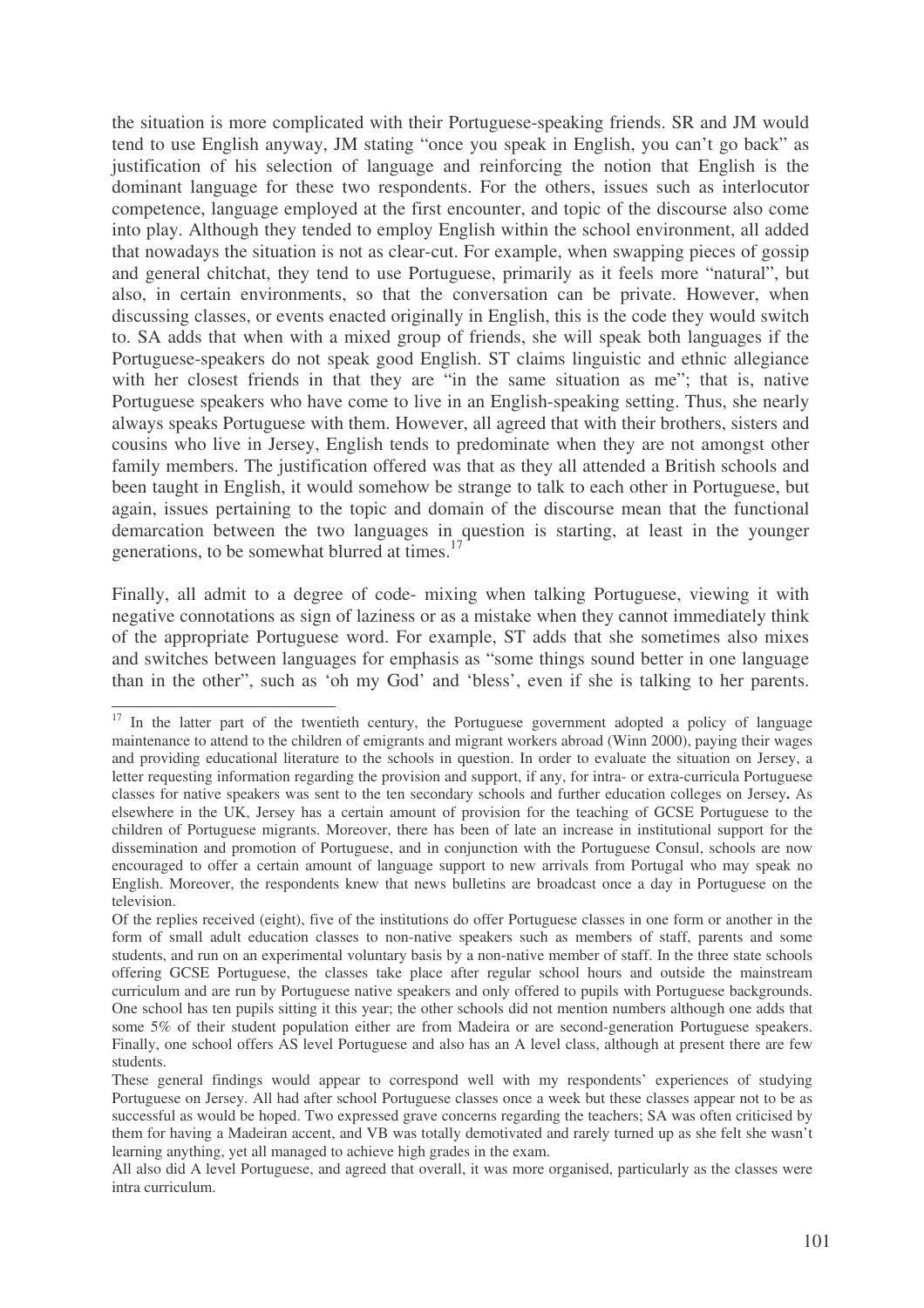Commonly, nouns such as 'knife', 'shop', 'door', 'flat', 'bus' are inserted into a Portuguese dialogue but subject to the Portuguese phonetic system, such as:

eu gosto de comer o meu breakfast as 7 horas da manha 'I like to eat my breakfast at 7 in the morning' eu vou ao shop 'I'm going to the shop' tenho aqui um knife 'I have a knife'

## **Language preference**

One of the most illuminating discussions pertaining to issues of identity was that concerning language preference. We have already seen that the relationship between language use and ethnic identity may not be straightforward. Indeed, the latter does not always necessarily coincide with the language of regular use. Rather, the relationship between the two may be one of association, for symbolic, tokenist reasons such as Edward (1984) claims is the case in Ireland and as Hoare (2000) claims may be at least partially the case in Brittany.

As far as this study is concerned, the fact that English has played such a dominant role as the language of instruction has had a clear impact on the respondents' overall linguistic competence. All the respondents admit to feeling, to varying degrees, more comfortable and find it easier to express their viewpoints, in English. SA adds that she only prefers English as she thinks that her Portuguese is not very good, and the other respondents voiced similar notions of insecurity regarding their competence in Portuguese.<sup>18</sup> Yet, all bar SR constantly back up these assertions with statements such as "but of course, I really love Portuguese" (ST), "I am very much Portuguese" (VB); "I am Portuguese through and through" (SA). These three respondents also qualified their statements by adding that they would be extremely happy never to have to use English again; indeed, one of the prime motivations for doing degrees in Portuguese was to improve their competence to such an extent that they would be able to relocate to a Portuguese-speaking country to work. ST was the most vociferous, stating "I don't really think that there is much English about me apart from the fact that I am here (in England). I like my Portuguese food, I like my Portuguese family, I like my Portuguese friends, I love Madeira, I am very proud of being from where I am, so yeah, I think I am Portuguese". Once again, this is a clear manifestation of the maintenance by recent migrants of deep-seated ties with their ethnic, social and cultural roots, evinced more by her strong statements than by an overriding determination, at least for the time being, to use Portuguese at all costs.<sup>19</sup>

## **Conclusion**

It must be emphasised that this project is in its infancy, therefore I make no far-reaching claims for the results I have indicated above. However, there are some valuable comments to

<sup>&</sup>lt;sup>18</sup> In point of fact, all the respondents without exception speak perfectly clear, grammatically correct Portuguese, without the trace of an English accent.

<sup>&</sup>lt;sup>19</sup> Interestingly, none of the respondents used Portuguese in our sessions, even though I initiated the conversations in Portuguese.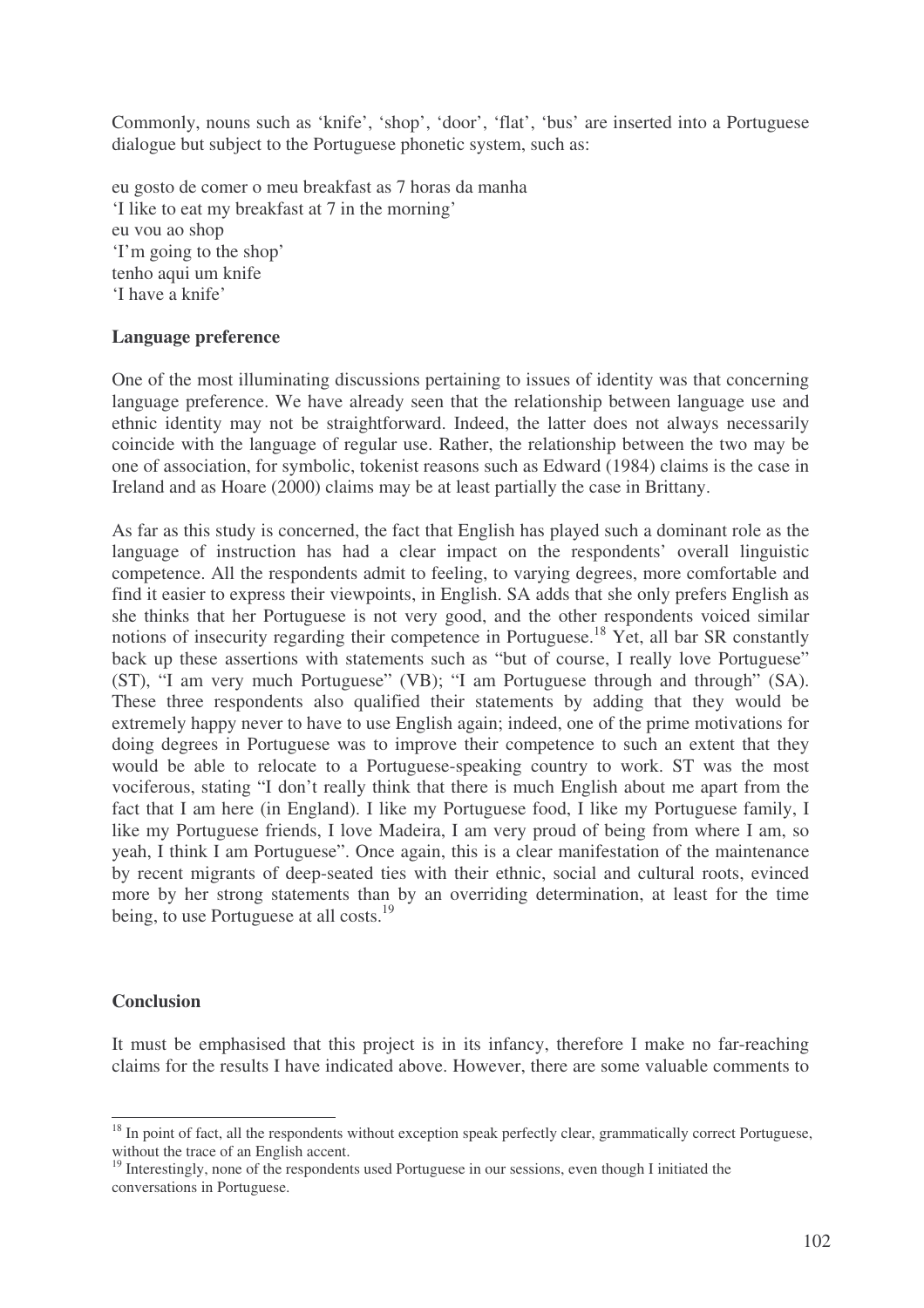be made based upon certain tendencies which have arisen and which will be explored further once the project is expanded.

According to the respondents of this study, it would appear that the Portuguese community of Jersey remains fairly close-knit and for the majority older residents at the very least, demonstrated by the reported behaviour of family members, Portuguese continues to be the main language of the home and of intra-group communication.

The findings correspond fairly well to those of other research into Portuguese diasporic communities eg Santarita and Martin-Jones' study on the London community (1991: 234). However, unlike their finding of a non-reciprocal pattern of language choice, the present study reveals a Portuguese/Portuguese pattern. Thus, it would seem that here, the language itself is used as an emblematic reinforcing and unifying symbol of group identity by the diaspora at the same time as the younger generations at the very least acquire a notion of Britishness at school and learn the host community's language. Such communities underline Hidalgo's important point that bilingual, bicultural groups tend to be the general outcome of contact situations between two disparate societies (2001: 61-62). However, we should bear in mind the limitations of respondent numbers, and the fact that this community has only been established for a short period of time. It may be that ultimately, the language of the peer group and school may start to be employed in the home as the children become acculturated.

Santarita and Martin-Jones also found that the younger Portuguese in London had evolved a distinctive code-switching arrangement that developed into a characteristic discourse pattern in order to give voice to their bilingual and bicultural identity (1991: 234). Conversely however, López Trigal found that in Portuguese-speaking communities in Spain the use of *portunhol* as the *lingua franca* in intragroup interactions, that is, code-mixing, devalued their own origins and identity and self-esteem (2001: 350). Our study reveals similar findings however nearly all the respondents undermine and undervalue their ability in Portuguese and claim that this is sometimes why they have to code-switch.

The representatives of the Portuguese diaspora in Jersey selected for this study demonstrate how attitudes towards issues of ethnic identity can differ within the same generation circumstances. There is evidence that place of birth influences the degree of acculturation and assimilation with the host society, for the three respondents born in Madeira and Portugal have maintained the strongest association with their native language, culture and ethnic identity within the diaspora, and declare their intentions to eventually live and work in a Portuguese-speaking country. Note however, that perhaps as a result of globalisation, their sense of belonging encompasses a greater definition of ethnicity than that of their homelands, yet again denoted by the language as a symbol of this communal identity. Yet Portuguese as the mother tongue does not necessarily lead to a process of individual and aggregative selfdefinition and self-realization. The immersion of the Jersey-born respondents within the host society from birth appears to have had an effect on at least one of their perceptions of group membership. Although the maintenance of mother tongue at pre-school age and parental cooperation is important as it contributes to first language proficiency, for this respondent, this did not mean that she felt Portuguese. Her strong preference for English, coupled with her need to be accepted socially by the host community has not yet led to the total loss of her own cultural distinctiveness, but does account to some extent for her stated ambivalence regarding her ethnicity.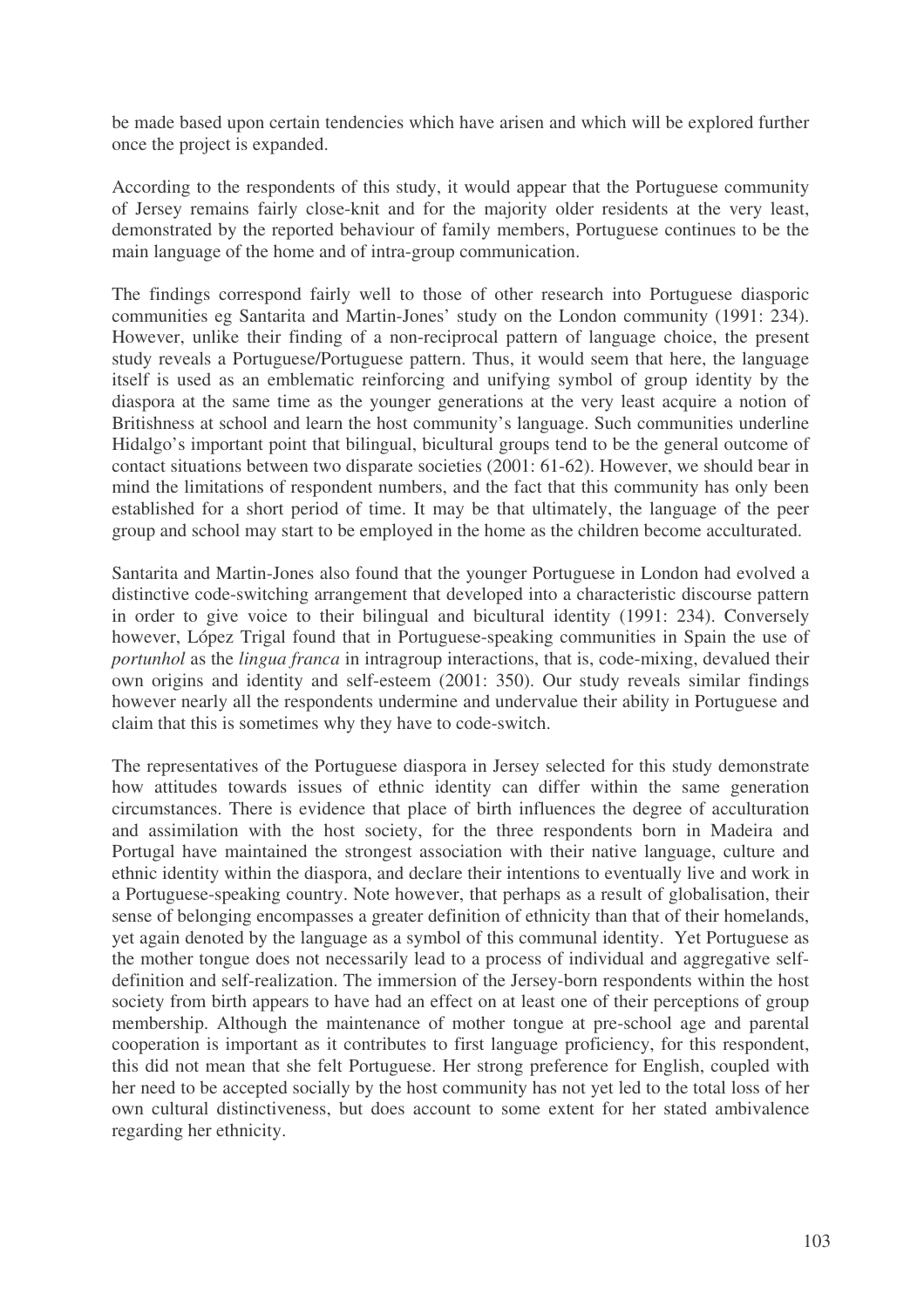In addition, membership of an ethnic group appears to be fluid to a certain extent, in that at times, the demarcation between the use of Portuguese and Madeiran by the respective respondents is not entirely explicit. Moreover, the other Jersey respondent has reaffirmed his Portuguese identity by acquiring dual nationality, and now refers proudly to himself as both British and Portuguese.<sup>20</sup> Moreover, ethnic identity within a community such as this one can be considered motivated by self in a given situation; you can feel a group member in certain situations but not others.

Finally, it would appear that language preference and mother tongue are not necessarily contiguous, that the respondents' perception of their group membership is not totally reliant on them employing Portuguese in every situation. Rather, at times the relationship between the two does indeed appear to be more for symbolic reasons and once again, the link with a Portuguese ethnic background would appear to be the strong reinforcer of identity.

#### **References**

Anderson, B. 1991. *Imagined Communities: Reflections on the Origin and Spread of Nationalism.* London: Verso

Almeida, O.T. 1994. Portugal and the Concern with National Identity. *Bulletin of Hispanic Studies* 71, 1: 155- 164

Arroteia, J. 1983. *A Emigração Portuguesa – suas origens e distribuição*. Lisbon: Instituto de Cultura Portuguesa

Alpalhão, J.A. and V.P. Da Rosa 1983. *Da Emigração à Aculturação. Portugal Insular e Continental no Quebeque*. Angra do Heroísmo: Direcção dos Serviços de Emigração

Baganha, M.I. 1998. Immigrant Involvement in the Informal Economy: the Portuguese Case. *Journal of Ethnic and Migration Studies* 24, 2: 367-385

Balleine, G.R 1950. *A History of the Island of Jersey: from the Cave Man to the Occupation and after*. London/New York: Staples

Beswick, J.E. 1998. Observacións sobre as actitudes e os comportamentos relativos ós cambios de código en Santiago de Compostela. *Cadernos de Lingua* 18: 53-78

Beswick, J.E. 2002. Galician Language Planning and Implications for Regional Identity: Restoration or Elimination? *National Identities* 4, 3: 257-272

Beswick, J.E. forthcoming. *Spanish Regionalism: Ethnic Identity and Language Loyalty in Galicia*. Clevedon: Multilingual Matters

Brettell, C.B. 1993. The Emigrant, the Nation, and the State in the Nineteenth and Twentieth Century Portugal: an Anthropological Approach, *Portuguese Studies Review* 2, 2: 51-65

Channel Islands Study Group. 1944. *Nos Iles: A Symposium on the Channel Islands.* Middlesex: CISG

Corkhill, D. 1996. Multiple National Identities, Immigration and Racism in Spain and Portugal, in: B. Jenkins and S.A. Sofos, eds. *Nation and Identity in Contemporary Europe.* London: Routledge. 155-171

Eaton, M. 1998. Foreign Residents and Illegal Immigrants in Portugal. *International Journal of Intercultural Relations* 22, 1: 49-66

Eaton, M. 1999. Immigration in the 1990s: A Study of the Portuguese Labour Market. *European Urban and Regional Studies* 6, 4: 364-370

Edwards J. 1984. Irish and English in Ireland, in P. Trudgill, ed. *Language in the British Isles*. Cambridge: Cambridge University Press. 480-499

Engerman, S.L. and J. C. das Neves. 1997. The Bricks of an Empire 1415 – 1999: 585

Years of Portuguese Emigration. *Journal of European Economic History* 26, 3: 471 – 510

Ferreira, E.S. 1984. *Reintegração dos Emigrantes Portuguesas – Integração na CEE e Desenvolvimento Económico*. Lisbon: Associação de Estudantes do Instituto Superior de Economia

Fox, G. 1996. *Hispanic Nation: Culture, Politics and the Constructing of Identity.* Tucson: University of Arizona Press

Guerreiro, J. 1981. Análise Tendencial da Emigração Portuguesa nos Ultimos Anos, in M. B. Rocha-Trindade, ed. *Estudos sobre a Emigração Portuguesa*. Lisbon: Sá da Costa Editora. 31-69

Hidalgo, M. 2001. Spanish Language Shift Reversal on the US-Mexico Border and the Extended Third Space. *Language and Intercultural Communication* 1, 1: 57-75

<sup>&</sup>lt;sup>20</sup> See Beswick (2002: 265-6) regarding the use of prestige factors in the declaration of group membership.